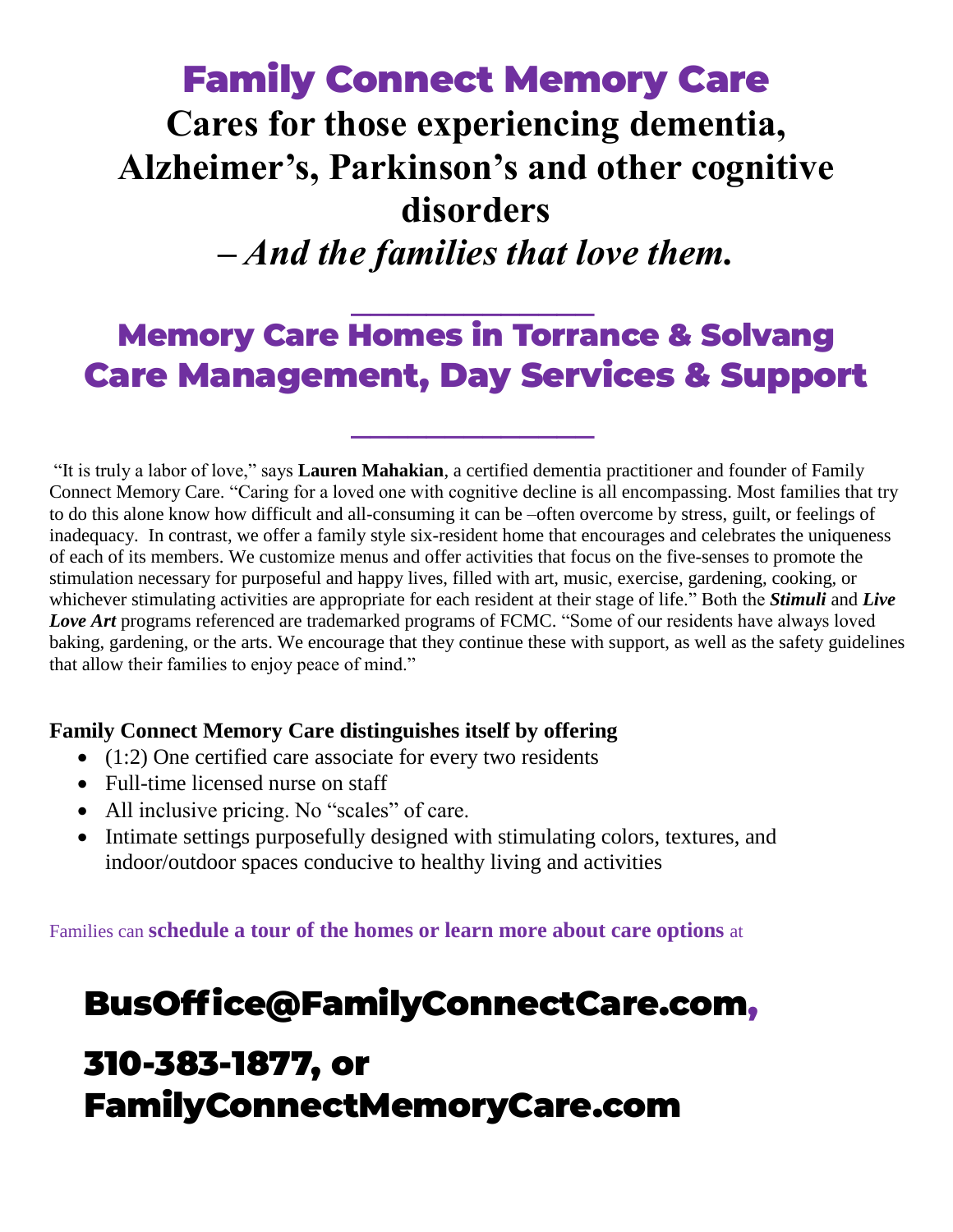





# Connect **(310) 383-1877**

# **659 Chalk Hill Rd, Solvang, CA 93463 An ALL-INCLUSIVE! Six-Resident State-of-the-Art Memory Care Home**

#### **Our Homes feature...**

- (1:2 Ratio) One care associate to every two residents
- All Care Associates are certified in memory care
- All are certified in medication management
- Full-time Licensed Nurse
- No point-based or tier pricing system (all-Inclusive)
- Wander Guard systems
- Medication Management
- UTI monitoring programs
- Chef offering personalized menus
- Our exclusive sensory Stimuli<sup> $M$ </sup> program
- Live Love  $Art^{\mathbb{M}}$  Therapy
- Daily laundry, housekeeping
- Hair styling and manicurist
- Barbecues and outdoor dining
- Private or Semi-private rooms
- Furnished rooms, or bring your own

\*Some offerings may change overtime. Please contact us to inquire.

*Lic#425850225*

### **Chalk Hill also offers...**

- A unique room for Live Love  $Art^{\mathbb{M}}$
- Cranialsacral Therapy Only memory home in the US to offer!
- Garden Therapy
- Drum Therapy



### **FamilyConnectMemoryCare.com**

#### **Support for Families**

#### **Free SUPPORT GROUPS**

*Sign up at FamilyConnectMemoryCare.com*

#### **Listen to LAUREN'S PODCAST**

*Unlocking the Doors of Dementia with Lauren At FamilyConnectCare.com or your favorite streaming provider*





Certified Dementia Practitioner Speaker, Author, SYVN Contributor